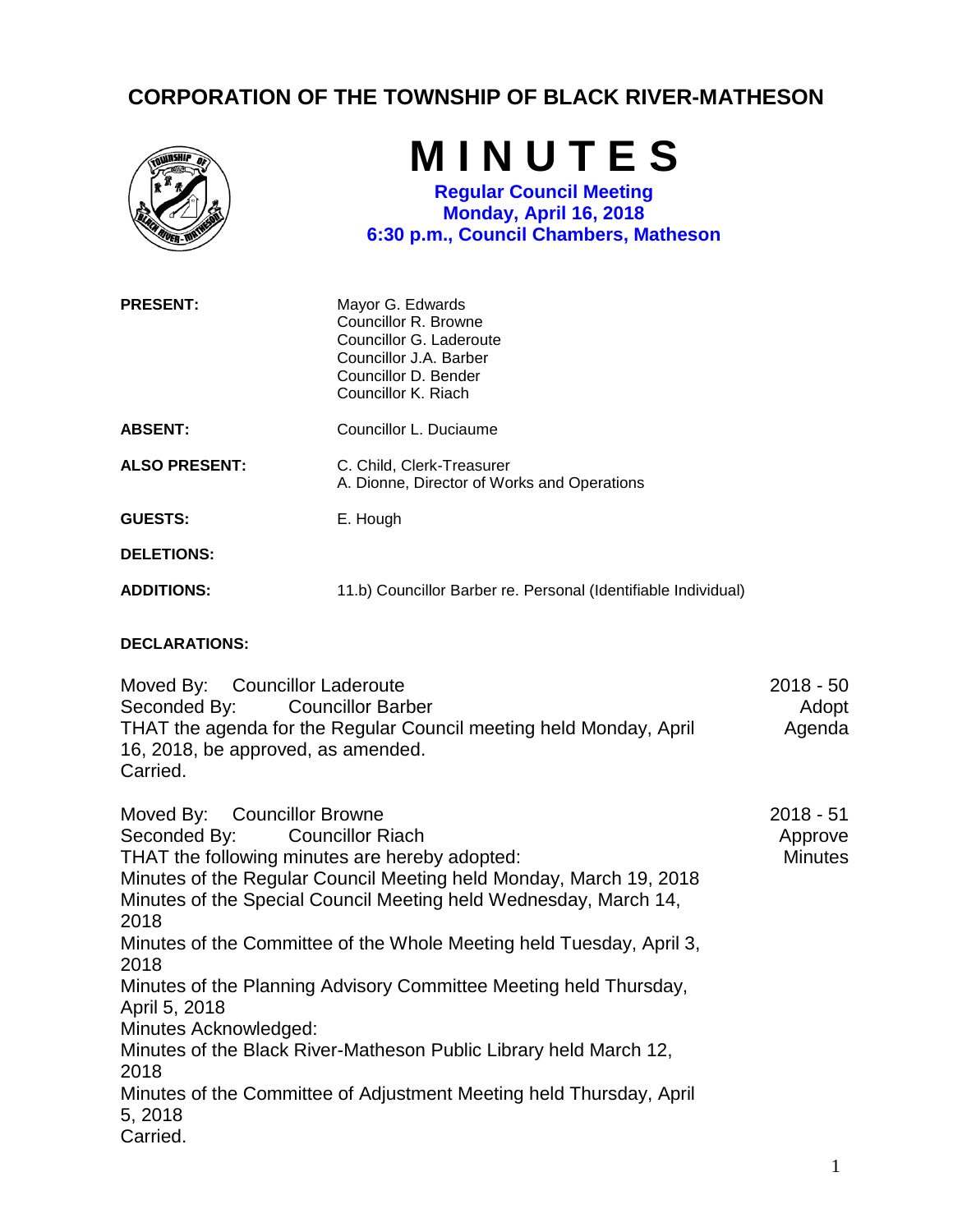Moved By: Councillor Laderoute Seconded By: Councillor Riach THAT Council authorizes the following law firm to update the Workplace Harassment Policy to comply with current regulations: Wishart Law. Carried. 2018 - 52 Law Firm to Update **Workplace Harassment** Policy Moved By: Councillor Barber Seconded By: Councillor Browne THAT Council acknowledges the receipt of the following Annual Performance reports prepared by Ontario Clean Water Agency: Val Gagne Sewage Treatment Lagoon, Ramore Sewage Treatment Lagoon, Matheson Water Pollution Control Plant, Holtyre Sewage Treatment Lagoon. Carried. 2018 - 53 Annual **Performance** Reports from OCWA Moved By: Councillor Browne Seconded By: Councillor Barber THAT the Committee of the Whole recommends to acknowledge receipt of the Ontario Regulation 284/09 report dealing with certain budget matters. Carried. 2018 -54 O.Reg 284/09 Moved By: Councillor Laderoute Seconded By: Councillor Bender THAT By-law no. 2018-04, being a by-law setting out those highways and the portions thereof that are seasonally maintained and nonmaintained by the municipality be read a first, second and third time and finally passed this 16th day of April, 2018 Carried. 2018 - 55 Seasonal/Un maintained Roads By-law Moved By: Councillor Barber Seconded By: Councillor Riach THAT By-law no. 2018-08, being a by-law to amend by-law no. 2016- 31, being the comprehensive zoning by-law for the Township of Black River-Matheson be read a first, second and third time and finally passed this 16th day of April, 2018. Carried. 2018 - 56 Amend Zoning Bylaw (Phibbs) Moved By: Councillor Riach Seconded By: Councillor Bender THAT By-law no. 2018-09, being a by-law to enter into a tax arrears extension agreement pursuant to section 378 (1) of the municipal act, 2001, be read a first, second and third time and finally passed this 16th day of April, 2018. Carried. 2018 - 57 Tax Arrears **Extension** Agreement